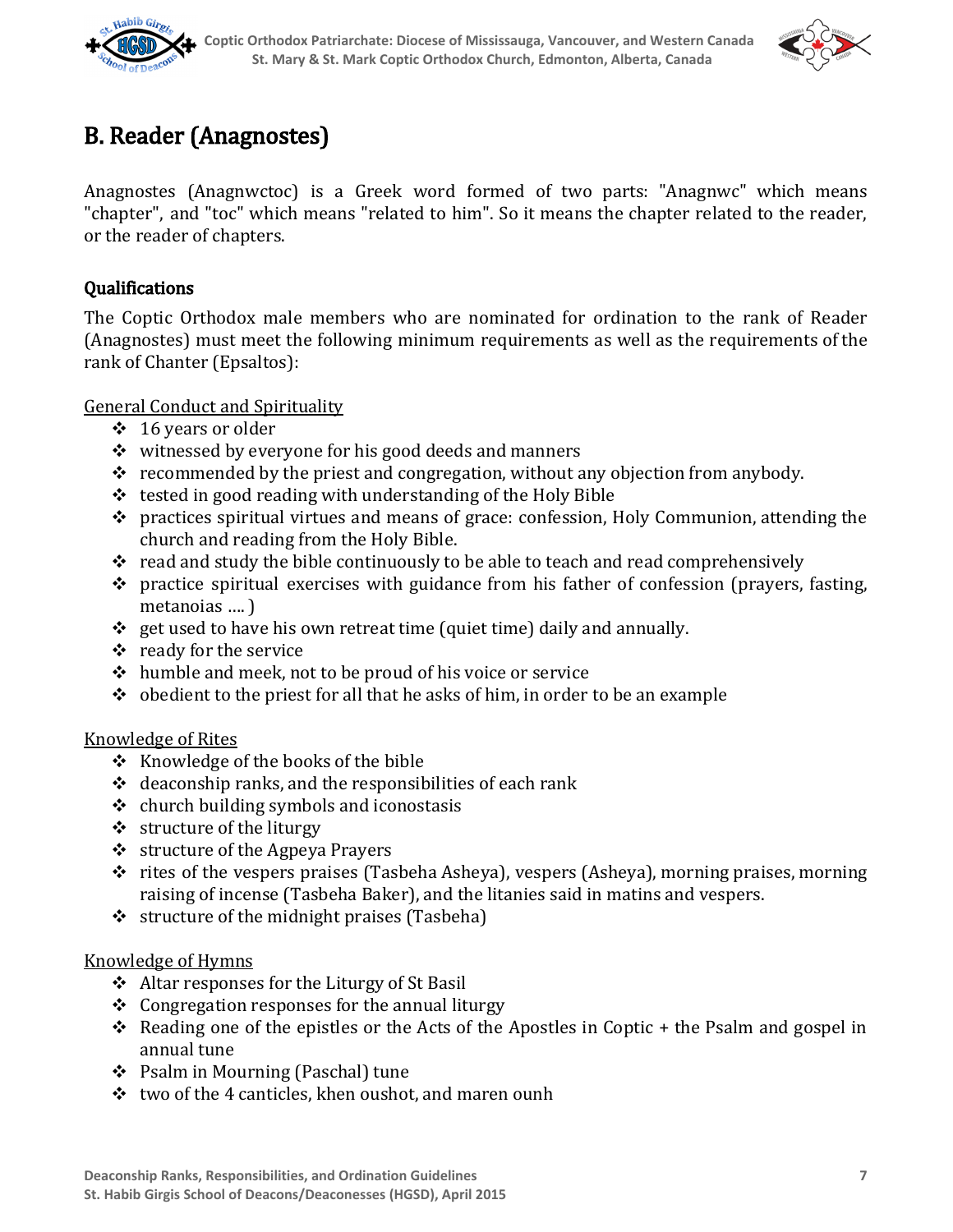



- ❖ Intro to doxologies, doxologies of St. Mary (vespers, midnight, matins) and St. Mark (church saints)
- ❖ Annual verses of the cymbals (watos and adam)
- ❖ ep ouro (procession)
- ❖ 2 hymns for the Glorification of Saints
- ❖ 3 of the major Pascha Week hymns (e.g. Evlogimenos , Agios sad tune, Ke‑eperto, Ethvety anastasi, Tai shori, Ti shori, Fai etaf anf, Omonogenes , Gholghotha)

Knowledge of Theology and Church History

- ❖ Ecumenical councils and Orthodox Creed
- ❖ The Holy Trinity, Salvation and Redemption, Incarnation.
- ❖ The 7 sacraments of the Church
- ❖ Monasticism and Church Fathers
- $\div$  The history of the church division

## Coptic Language

- ❖ Alphabet, and fluent in reading
- ❖ numbers, days, months
- ❖ Our Father "Je‑Peniot"
- ❖ Basic Grammar and some vocabulary

## **Memorization**

- ❖ Thanksgiving Prayer, Psalm 50, Psalm 1
- ❖ Introduction to the Orthodox Creed, Orthodox Creed
- ❖ Hail to you, The Trisagion, Holy Holy Holy
- ❖ The Gloria, Let us praise with the Angels, Graciously accord O Lord (12th Hour)
- ❖ Psalms recited while dressing into the tunic (tunia): Psalms 29 ("I will exalt You..."), Psalm 92 ("The Lord has reigned....")
- ❖ Psalms recited on the way to Church: Psalms 26 ("The Lord is my light..."), 46 ("Clap your hands, ...") and 121 ("I was glad for those who said to me...")
- ❖ 2 absolution prayers for agpeya hours

# **Duties**

- ❖ Daily Readings: Reading the daily readings in church: particularly the Epistles in Coptic and English. He should learn the introduction and end of each Epistle in Coptic and English. He should read with clarity and understanding and without mistakes. After reading the Epistle, the Reader (Anagnostes), kneels in front of the altar door, kisses the cross and the priest's hand, showing humility before God and the congregation, so that he might not be proud of his voice or his readings. Note that according to the canons of Nicea, there should be no kneeling during Sundays or the Holy 50 Days of Pentecost.
- ❖ Reading the names of the father Patriarchs, who have reposed in the Lord: After the commemoration of the saints, when the deacon serving inside the altar says: "Let the Readers (Anagnostes) say the names of our saintly fathers the patriarchs who have reposed, may the Lord repose their souls all and forgive us our sins." In the old days, the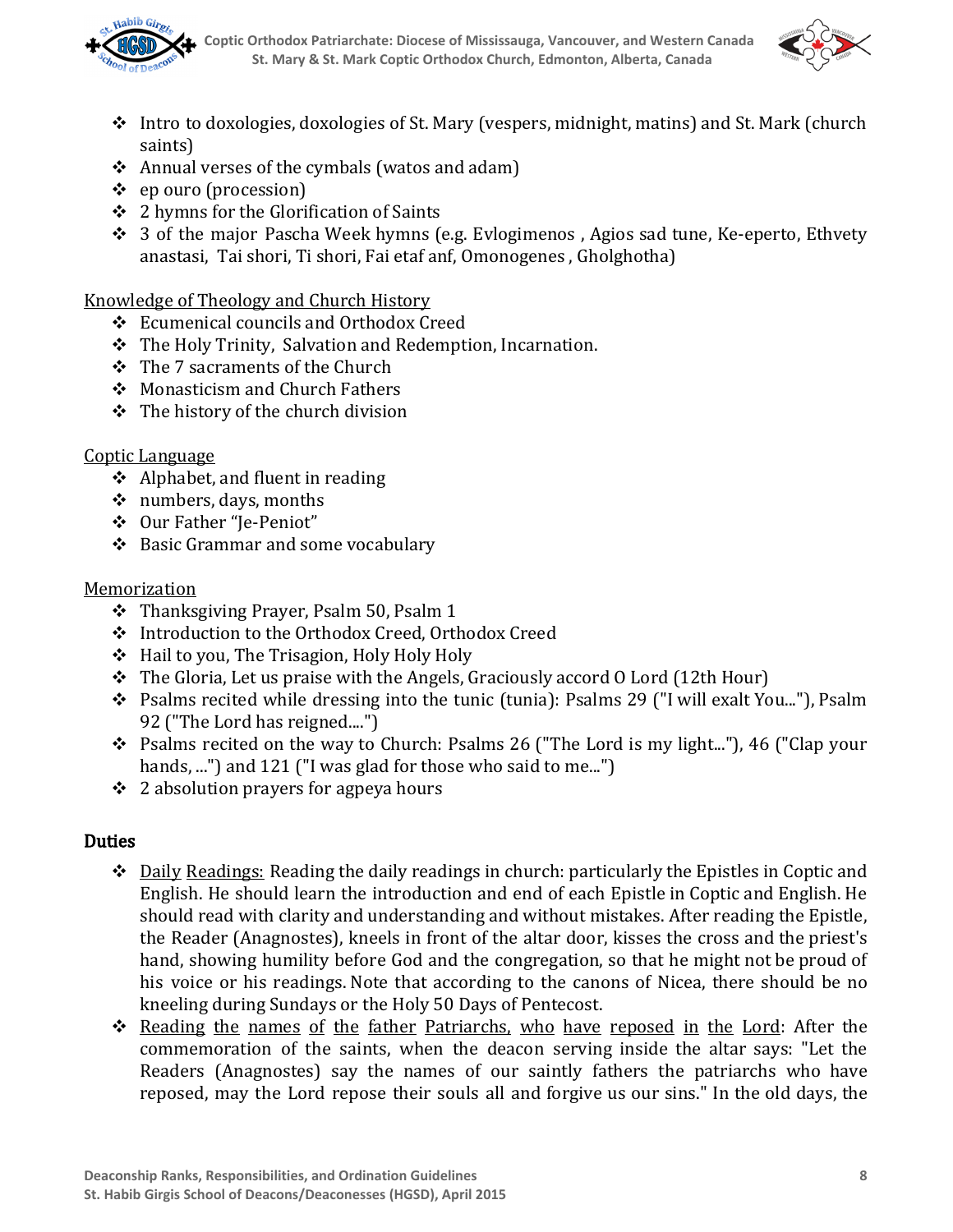



names of the Patriarchs were written on many tablets, and after hearing this response, each Reader used to call out some of the names. This is not followed now, but it is encouraged if we return again to this tradition.

- ❖ Singing praises and hymns: He has a duty to learn the church's praises and hymns, and recite them during the Holy Liturgy and midnight praises.
- ❖ Preaching and teaching: As mentioned in ordaining the Reader: "Show your face O Lord, on Your servant standing before You, to teach Your holy sayings, and preach Your holy sayings, and preach your commandments to your people, and teach them your pure words, through which comes salvation of their souls and their redemption." In the commandment it is said to him, "You should learn the books of the Holy Bible, one by one, so that you may be able to teach the congregation." He practices teaching and preaching with the request of the bishop or priest.

## Uniform

- $\div$  He wears a white tunic because the white colour is appropriate for the service of God, who is dressed in light, and who's white garment shown as light at the transfiguration (Mark 9:3). White colour is also a sign of purity, a characteristic which should in a deacon, and all the other grades of priesthood.
- ❖ He wears the stole (Patrachil) in the form of a cross on his back, with it wrapped around the front as a belt, and with both ends hanging from over his shoulders.
	- $\geq$  "Patrachil" is a Greek word which means a grace or deaconship grade, that is, it is a grace taken by a person and carried on his shoulders.
	- $\geq$  It is in the shape of a cross because he is sharing in carrying the cross with Christ, as He says: "If anyone desires to come after me, let him deny himself, and take up his cross and follow Me." (Matt 16:24)
	- $\geq$  The stole is in the shape of a belt from the front, as a sign of getting ready for service, like John the Baptist, who used to gird his waist.

### Rites of Ordination

- $\div$  The ordination takes place after the prayer of reconciliation. The nominee stands before the altar without wearing his tunic (holding it folded in his hands) and stole (Patrachil), bowing in meekness and awe before the Lord, ready to carry the honour of the service. The Bishop stands at the altar door, facing the west. Behind him stands those who have nominated him, either priests or people from the congregation, they bow in repentance before the altar on behalf of him. They promise before God and the Bishop to look after him.
- ❖ The Bishop asks the congregation: "Do you agree that he truly deserves this rank?", they answer, "Yes, we approve that he deserves". The Bishop cuts five locks of hair in the sign of the cross: one in the middle of his head, the others on the four sides of his head, while saying: (......) Reader in the church of (......) Khen Efran.....Ekez Maro-oot...then he blesses him with the three blessings, after which the congregation says "Amen" after each blessing.
- ❖ Following this, they all line up in front of the Bishop who prayes for them and commands them their responsibilities. The Bishop then prays the Thanksgiving Prayer, then offers incense in the four directions. He faces the west while praying: "We ask and entreat you, O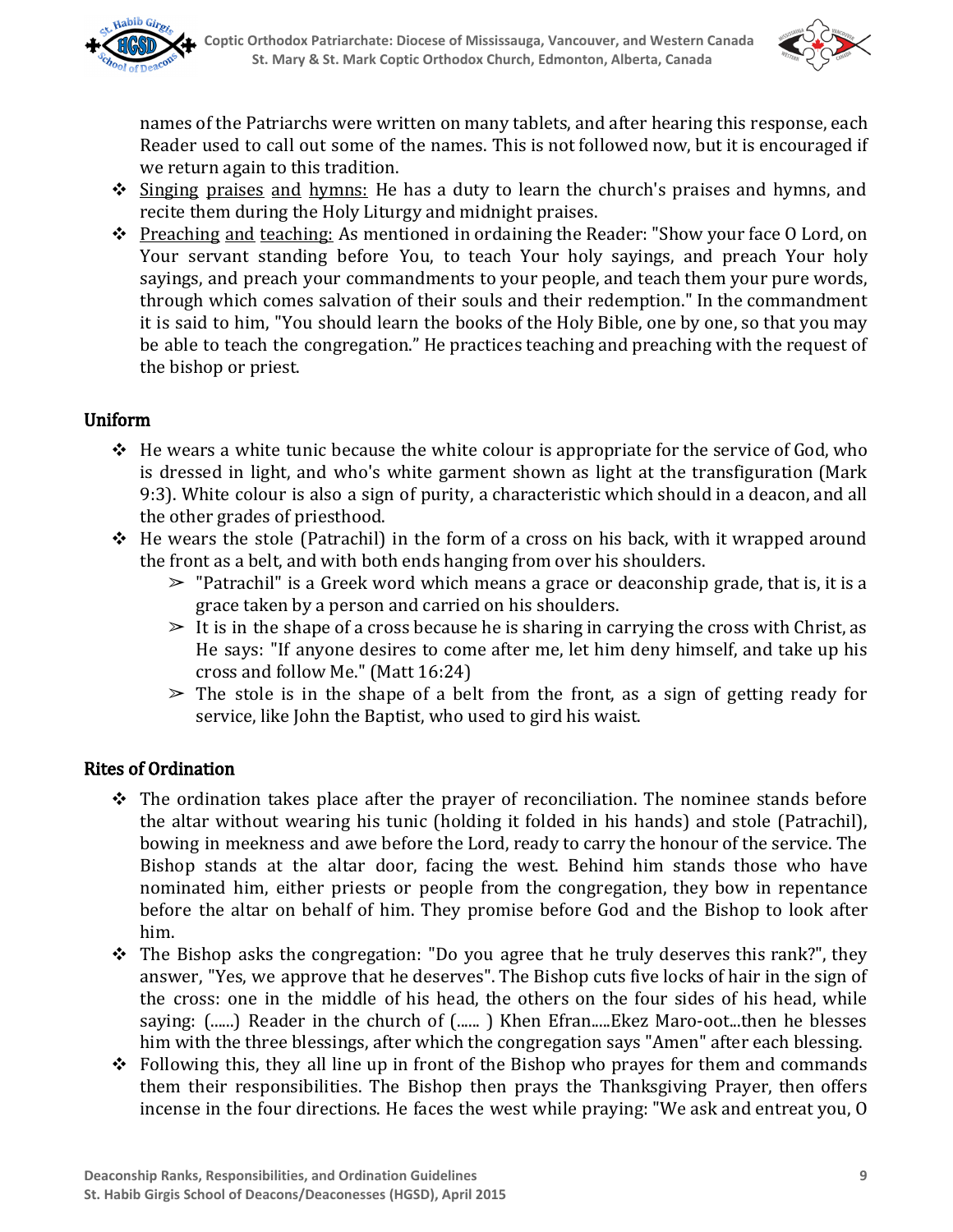



Lord, Master, the Almighty, accept your servant(s), Reader in your church, teach him/them your rights, grant him/them to be worthy to touch the utensils and be an honourable Reader before you.

- ❖ The Bishop then faces east, while praying: "O God the Great and Rich in His Gifts, Permit and fill him/them with every wisdom and understanding. Preserve him/them in your worship, without blame."
- ❖ After the prayers, the congregation responds: "O hear us, O Lord have mercy upon us, O Lord bless us". This response is said generally at the end of any prayer.
- ❖ The Bishop then turns to the west, holds his face, saying: "O God, Who holds everyone with your right hand...show your face on your servant(s)...to teach your holy sayings and preach your commandments to your people...grant him/them a humble heart to read and understand your law, to be of benefit for him/them and those who listen to him/them."
- ❖ The Bishop's hand represents God's hand, which holds the mind of man, making him able to understand, teach and preach the life‑giving, strong word of God.
- ❖ The Bishop turns east and says: " O Lord, Master, who chose His servant Ezra, and granted him wisdom to read your law to your people...grant him/them the wisdom and spirit of prophecy to recite your holy sayings to your people without blame."
- $\div$  It is very important that the Reader's life be without blame, his deeds corresponding to his words, so that he might not stumble with anyone. His words should be strong, his service pure and useful for everyone, as was Ezra the great writer.
- ❖ The Bishop (or the Archdeacon if available) then reads the following commandments:
	- $\geq$  Learn the books of the Holy Bible one by one.
	- $\geq$  Read with understanding, according to the Lord's commandment "let the reader understand"
	- $\geq$  Preach the congregation
	- $\geq$  Your life should be pure, as the lamp on the lectern, enlightening for those around you with your words and deeds.
- $\cdot \cdot$  The Bishop then signs their service garments; they wear them; they join the chorus in the responses and praises of the Liturgy.
- ❖ At the end of the Liturgy, they partake of the Holy Communion. After the Bishop partakes of the Honoured Blood, and before drinking water, he blows on their faces, one by one, saying, "Accept the Holy Spirit"
- $\div$  A procession is done for them in the altar and the church, everyone feels the holy rejoicing for their ordination.

### **Notes**

- $\div$  The hands are not laid upon him; only his hair is cut.
- $\div$  It is very important that the Bishop asks the congregation "Does he deserve?", so as to have a public witness before God and the church that he is worthy. The Apostle St. Paul says, "And the things that you have heard from me among many witnesses, commit these to faithful men who will be able to teach others also" (2 Tim. 2:2).
- ❖ Cutting the hair symbolizes the cutting off of bad habits and evil thoughts.